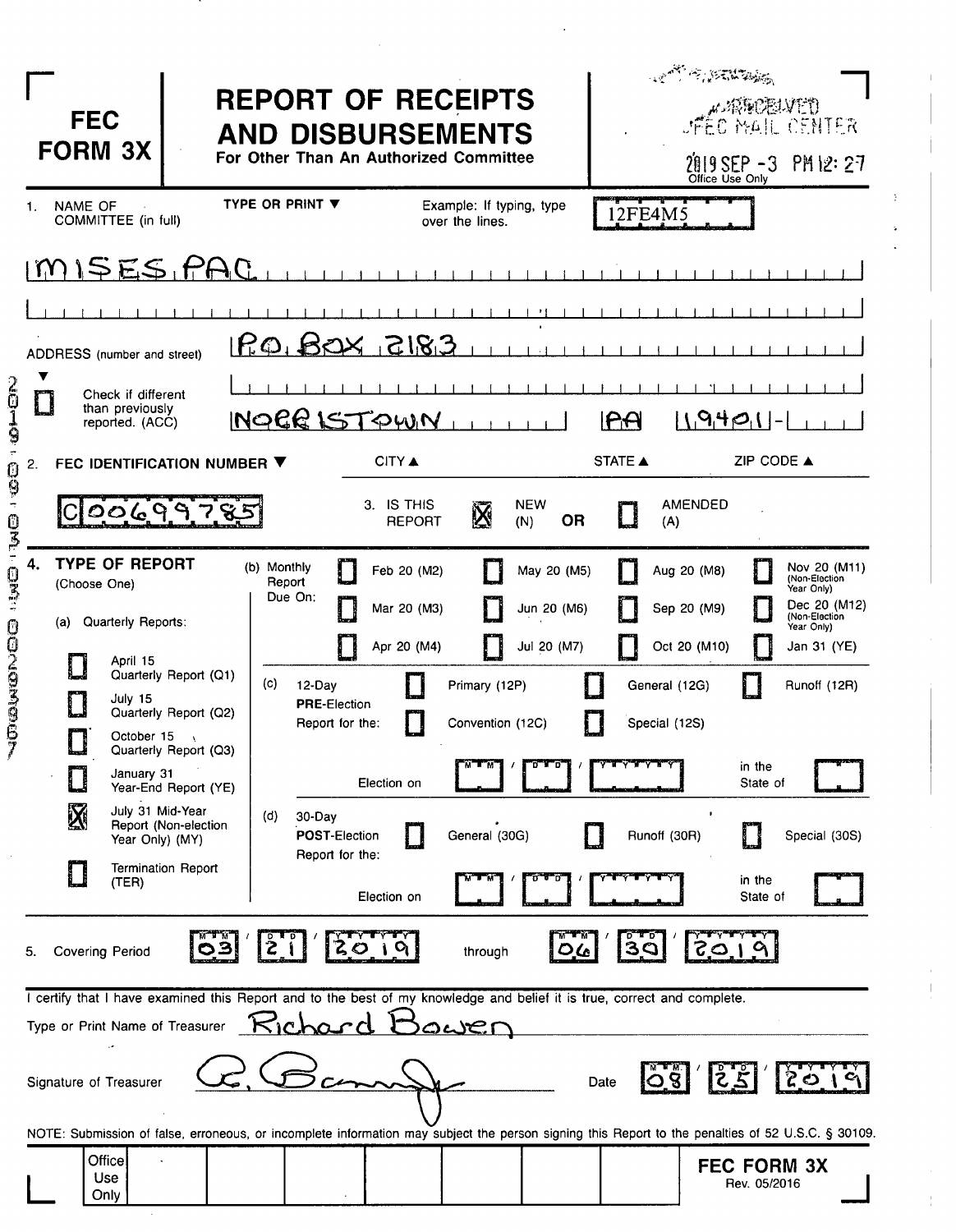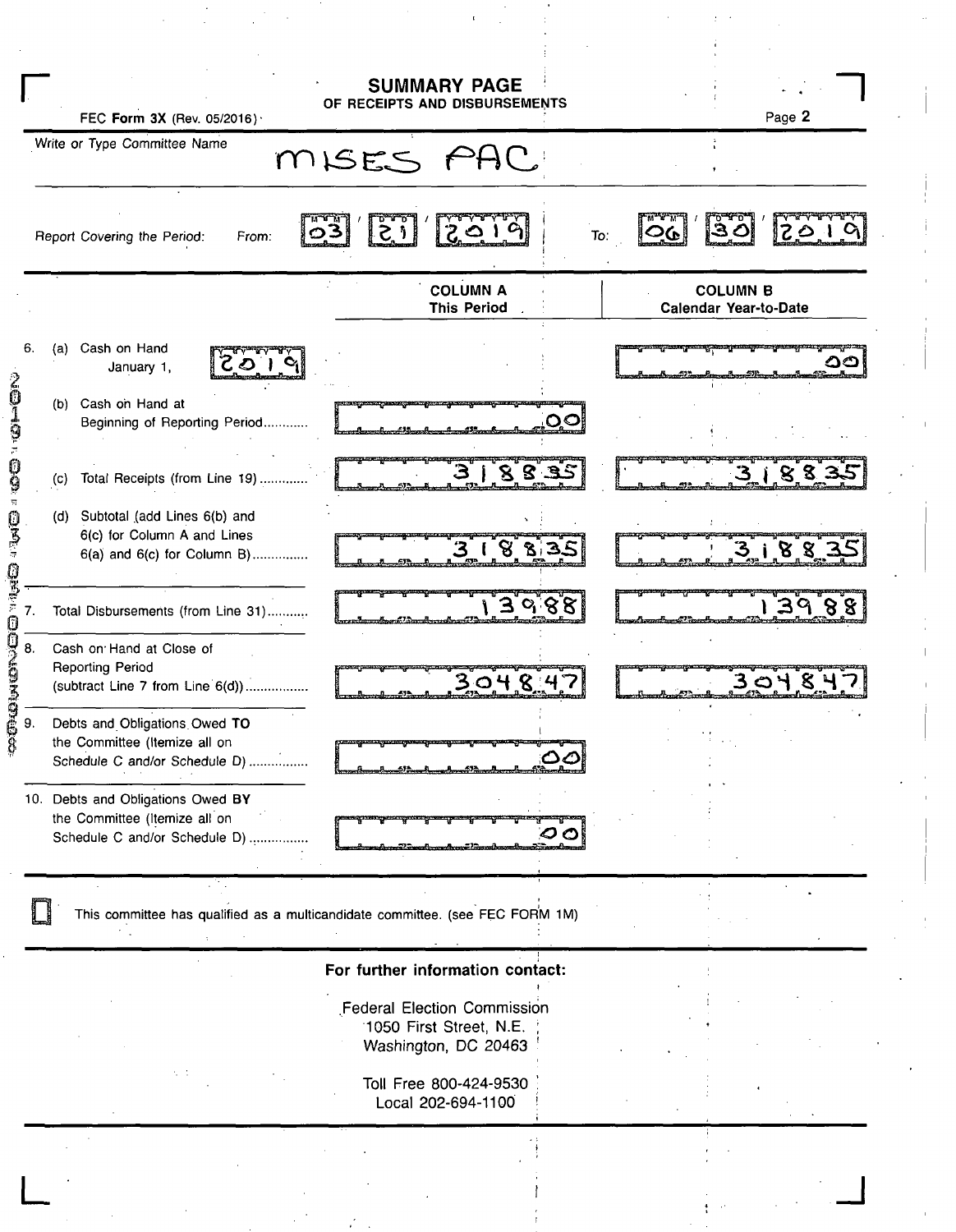|                                                                        | <b>DETAILED SUMMARY PAGE</b>                |                                                 |
|------------------------------------------------------------------------|---------------------------------------------|-------------------------------------------------|
| FEC Form 3X (Rev. 05/2016)                                             | of Receipts                                 | Page 3                                          |
| Write or Type Committee Name                                           |                                             |                                                 |
|                                                                        | MISES PAC.                                  |                                                 |
| ۣڐۣڝ<br>Report Covering the Period:<br>From:                           | $\overline{z}$ i<br>2019<br>To:             | ทางขา<br>$1 \in S$<br>30<br><u>ဝြပ</u>          |
| I. Receipts                                                            | <b>COLUMN A</b><br><b>Total This Period</b> | <b>COLUMN B</b><br><b>Calendar Year-to-Date</b> |
| 11. Contributions (other than loans) From:                             |                                             |                                                 |
| (a) Individuals/Persons Other                                          |                                             |                                                 |
| Than Political Committees<br>(i) Itemized (use Schedule A)             | 100778                                      | <u>1,007.78</u>                                 |
|                                                                        |                                             |                                                 |
|                                                                        | ر ا 8ٰ0'2۔                                  | $2^{18}$ $2^{57}$                               |
| (iii) TOTAL (add                                                       |                                             | 31883                                           |
|                                                                        | 3ຳ 8 8 35                                   |                                                 |
|                                                                        |                                             |                                                 |
| Political Party Committees<br>(b)                                      |                                             |                                                 |
| (c) Other Political Committees                                         |                                             |                                                 |
|                                                                        |                                             |                                                 |
| (d) Total Contributions (add Lines<br>11(a)(iii), (b), and (c)) (Carry |                                             |                                                 |
| Totals to Line 33, page 5) ▶                                           | 3188.35                                     | 31882                                           |
| Transfers From Affiliated/Other<br>12.                                 |                                             |                                                 |
|                                                                        |                                             |                                                 |
|                                                                        |                                             |                                                 |
|                                                                        |                                             |                                                 |
|                                                                        |                                             |                                                 |
| 14. Loan Repayments Received                                           |                                             |                                                 |
| 15. Offsets To Operating Expenditures                                  |                                             |                                                 |
| (Refunds, Rebates, etc.)                                               |                                             |                                                 |
| (Carry Totals to Line 37, page 5)                                      |                                             |                                                 |
| 16. Refunds of Contributions Made                                      |                                             |                                                 |
| to Federal Candidates and Other                                        |                                             |                                                 |
|                                                                        |                                             |                                                 |
| 17. Other Federal Receipts                                             |                                             |                                                 |
| 18. Transfers from Non-Federal and Levin Funds                         |                                             |                                                 |
| (a) Non-Federal Account                                                |                                             |                                                 |
| (from Schedule H3)                                                     |                                             |                                                 |
|                                                                        |                                             |                                                 |
| (b) Levin Funds (from Schedule H5)                                     |                                             |                                                 |
|                                                                        |                                             |                                                 |
| (c) Total Transfers (add 18(a) and 18(b))                              |                                             |                                                 |
|                                                                        |                                             |                                                 |
|                                                                        |                                             |                                                 |
|                                                                        |                                             |                                                 |
| 19. Total Receipts (add Lines 11(d),                                   |                                             |                                                 |
| 12, 13, 14, 15, 16, 17, and 18(c))                                     | 3.188335                                    | 318835                                          |
|                                                                        |                                             |                                                 |
| 20. Total Federal Receipts                                             |                                             |                                                 |
| (subtract Line 18(c) from Line 19) ▶                                   | 3.188                                       | 3188                                            |
|                                                                        |                                             |                                                 |
|                                                                        |                                             |                                                 |
|                                                                        |                                             |                                                 |
|                                                                        |                                             |                                                 |
|                                                                        |                                             |                                                 |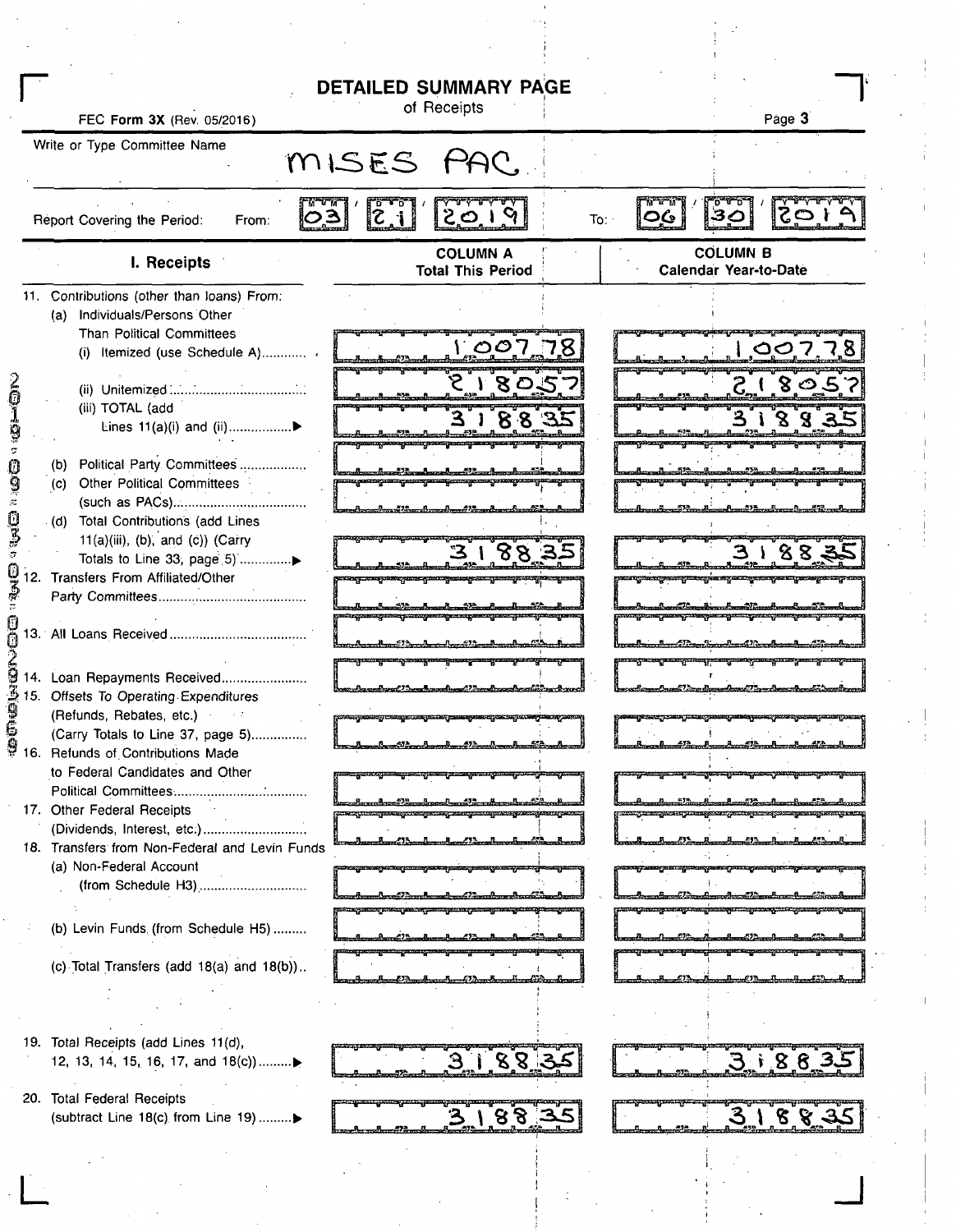## **DETAILED SUMMARY PAGE**

|                                                                   | <b>DETAILED SUMMARY PAGE</b>                                                                                                             |    |                                                                                                                      |
|-------------------------------------------------------------------|------------------------------------------------------------------------------------------------------------------------------------------|----|----------------------------------------------------------------------------------------------------------------------|
| FEC Form 3X (Rev. 05/2016)                                        | of Disbursements                                                                                                                         |    | Page 4                                                                                                               |
| II. Disbursements                                                 | <b>COLUMN A</b>                                                                                                                          |    | <b>COLUMN B</b>                                                                                                      |
| 21. Operating Expenditures:                                       | <b>Total This Period</b>                                                                                                                 |    | <b>Calendar Year-to-Date</b>                                                                                         |
| (a) Allocated Federal/Non-Federal                                 |                                                                                                                                          |    |                                                                                                                      |
| Activity (from Schedule H4)                                       |                                                                                                                                          |    |                                                                                                                      |
|                                                                   |                                                                                                                                          |    | <u> STATE JEDINALY NASTĘPATEK Z ZOSTAŁY AUDITECZNY POLITY PO ATACHAT</u>                                             |
| (ii) Non-Federal Share                                            |                                                                                                                                          |    |                                                                                                                      |
| (b) Other Federal Operating                                       |                                                                                                                                          |    |                                                                                                                      |
|                                                                   | 39188                                                                                                                                    |    | 3988                                                                                                                 |
| (c) Total Operating Expenditures                                  |                                                                                                                                          |    |                                                                                                                      |
| (add 21(a)(i), (a)(ii), and (b))  ►                               | 3988                                                                                                                                     |    | 3988                                                                                                                 |
| 22. Transfers to Affiliated/Other Party                           |                                                                                                                                          |    |                                                                                                                      |
| 23. Contributions to                                              | <u> 1 42 1 43 1 43 1 43 1 43 </u>                                                                                                        |    |                                                                                                                      |
| Federal Candidates/Committees<br>and Other Political Committees   |                                                                                                                                          |    |                                                                                                                      |
| 24. Independent Expenditures                                      |                                                                                                                                          |    | <u> 1989 - Carl Martha (h. 1988 - 1988 - 1988 - 1988 - 1988 - 1988 - 1988 - 1988 - 1988 - 1988 - 1988 - 1988 - 1</u> |
| (use Schedule E)<br>25. Coordinated Party Expenditures            |                                                                                                                                          |    |                                                                                                                      |
| $(52 \cup S.C. \S. 30116(d))$                                     |                                                                                                                                          |    |                                                                                                                      |
|                                                                   |                                                                                                                                          |    |                                                                                                                      |
| 26. Loan Repayments Made                                          |                                                                                                                                          |    |                                                                                                                      |
|                                                                   |                                                                                                                                          |    |                                                                                                                      |
|                                                                   |                                                                                                                                          |    |                                                                                                                      |
| 28. Refunds of Contributions To:                                  | _632______8.                                                                                                                             |    | <u>. 473 m. n. 1939.</u>                                                                                             |
| (a) Individuals/Persons Other<br>Than Political Committees        |                                                                                                                                          |    |                                                                                                                      |
|                                                                   | <u>ungang ing pagpagpang mga pang</u> ang                                                                                                |    | <u>-1-a-1-a-12-dee-1-a-12-a-1-a-1-</u>                                                                               |
| (b) Political Party Committees                                    |                                                                                                                                          |    |                                                                                                                      |
| (c) Other Political Committees                                    | <del>gan gan gunay an gan gan gan</del><br><del>a, pama pama pa</del>                                                                    |    | <u>and a beat () and a short () as formland (dead</u><br>1-program portgant portgant pontgant                        |
|                                                                   |                                                                                                                                          |    |                                                                                                                      |
| (d) Total Contribution Refunds                                    | <u> Ernstenrikssen (maar) – alle van de een dernstellingen (het van de een va</u><br>sonyang pangang tanggang panganang atang panah pang |    | <u>aalimeelend Drinbandisch Doorbeerdeufs</u><br><u> boqona qassa jaraqiyanng xanqrada jara</u>                      |
| (add Lines 28(a), (b), and $(c)$ )                                | <u> a cr a a cr a cr a ann an cr a ann an an cr ann an an cr ann an cr ann an cr ann an cr ann an cr ann an cr ann an c</u>              |    |                                                                                                                      |
| 29. Other Disbursements (Including                                |                                                                                                                                          |    |                                                                                                                      |
| Non-Federal Donations)                                            |                                                                                                                                          |    |                                                                                                                      |
|                                                                   |                                                                                                                                          |    |                                                                                                                      |
| 30. Federal Election Activity (52 U.S.C. § 30101(20))             |                                                                                                                                          |    |                                                                                                                      |
| (a) Allocated Federal Election Activity                           |                                                                                                                                          |    |                                                                                                                      |
| (from Schedule H6)                                                |                                                                                                                                          |    |                                                                                                                      |
| (i) Federal Share                                                 |                                                                                                                                          |    |                                                                                                                      |
|                                                                   |                                                                                                                                          |    |                                                                                                                      |
|                                                                   |                                                                                                                                          |    |                                                                                                                      |
| (b) Federal Election Activity Paid<br>Entirely With Federal Funds |                                                                                                                                          |    |                                                                                                                      |
| (c) Total Federal Election Activity (add                          |                                                                                                                                          |    |                                                                                                                      |
| Lines $30(a)(i)$ , $30(a)(ii)$ and $30(b))$                       |                                                                                                                                          |    |                                                                                                                      |
|                                                                   |                                                                                                                                          |    |                                                                                                                      |
| 31. Total Disbursements (add Lines 21(c), 22,                     |                                                                                                                                          |    |                                                                                                                      |
| 23, 24, 25, 26, 27, 28(d), 29 and 30(c))                          |                                                                                                                                          |    | $\mid$ 3.9.8.8                                                                                                       |
|                                                                   |                                                                                                                                          |    |                                                                                                                      |
| 32. Total Federal Disbursements.                                  |                                                                                                                                          |    |                                                                                                                      |
| (subtract Line 21(a)(ii) and Line 30(a)(ii)                       |                                                                                                                                          |    |                                                                                                                      |
|                                                                   | ာ ျ                                                                                                                                      | 88 |                                                                                                                      |
|                                                                   |                                                                                                                                          |    |                                                                                                                      |
|                                                                   |                                                                                                                                          |    |                                                                                                                      |
|                                                                   |                                                                                                                                          |    |                                                                                                                      |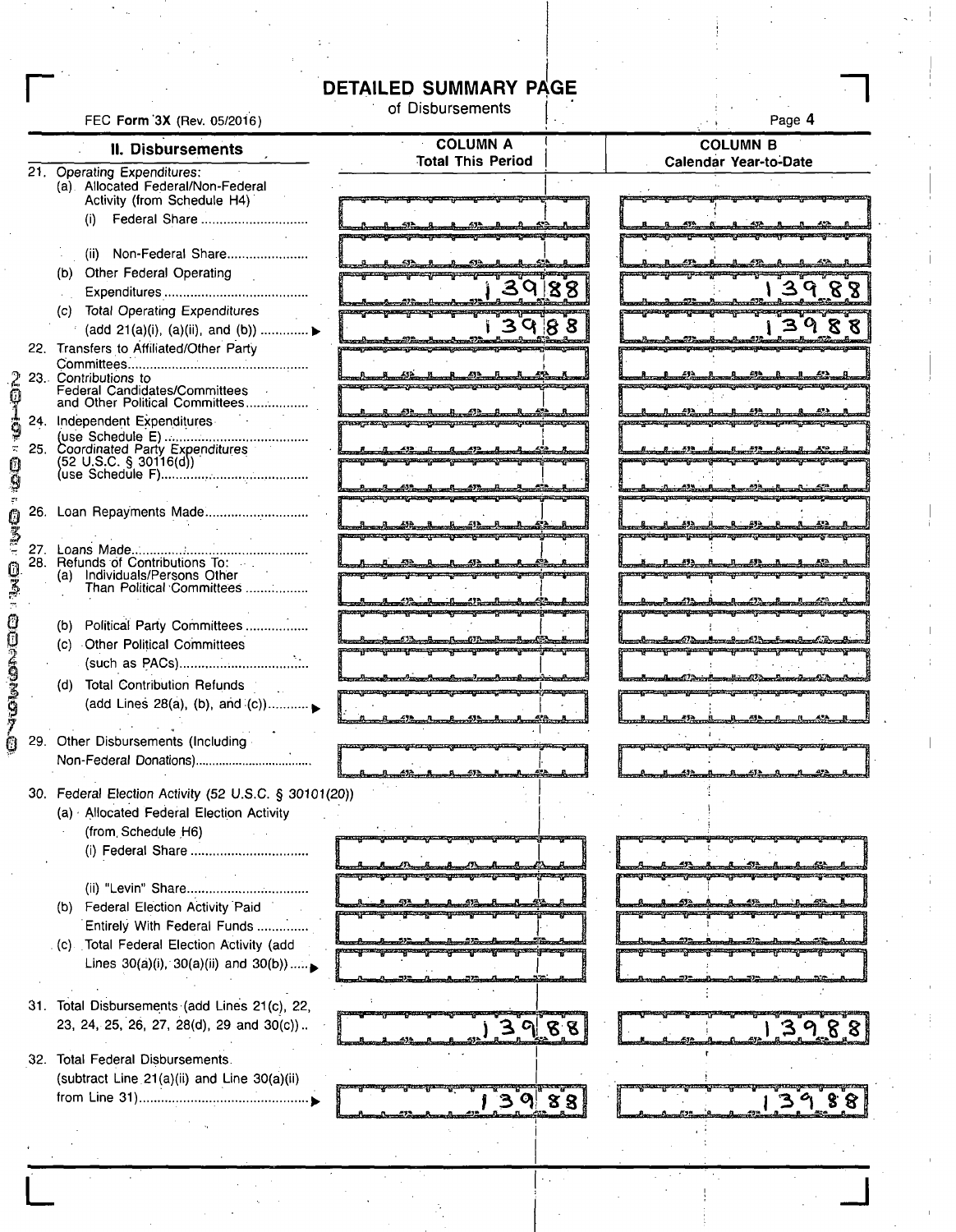**DETAILED SUMMARY PAGE** 

FEC Form 3X (Rev. 05/2016)

## of Disbursements

**Page 5** 

**n** 

**COLUMN A COLUMN B III. Net Contributions/ Total This Period . Calendar Year-to-Date Operating Expenditures**  33. Total Contributions (other than loans)  $3,188$ 3 188 (from Line 11(d), page 3) 34. Total Contribution Refunds (from Line 28(d)) .....i 35. Net Contributions (other than loans) ໌8 S  $88$  $35$ (subtract Line 34 from Line 33) 36. Total Federal Operating Expenditures  $\mathbf{q}$  $39$ 88 ବ୍ଯ ମ (add Line 21(a)(i) and Line 21(b)) 37. Offsets to Operating Expenditures (from Line 15, page 3) ^8. Net Operating Expenditures  $\mathbf{I}$  $3988$ ទ **§** (subtract Line 37 from Line 36)

**L J** 

**1**<br> **I**<br> **I**<br> **I**<br> **I**<br> **I**<br> **I**<br> **I** 

**r**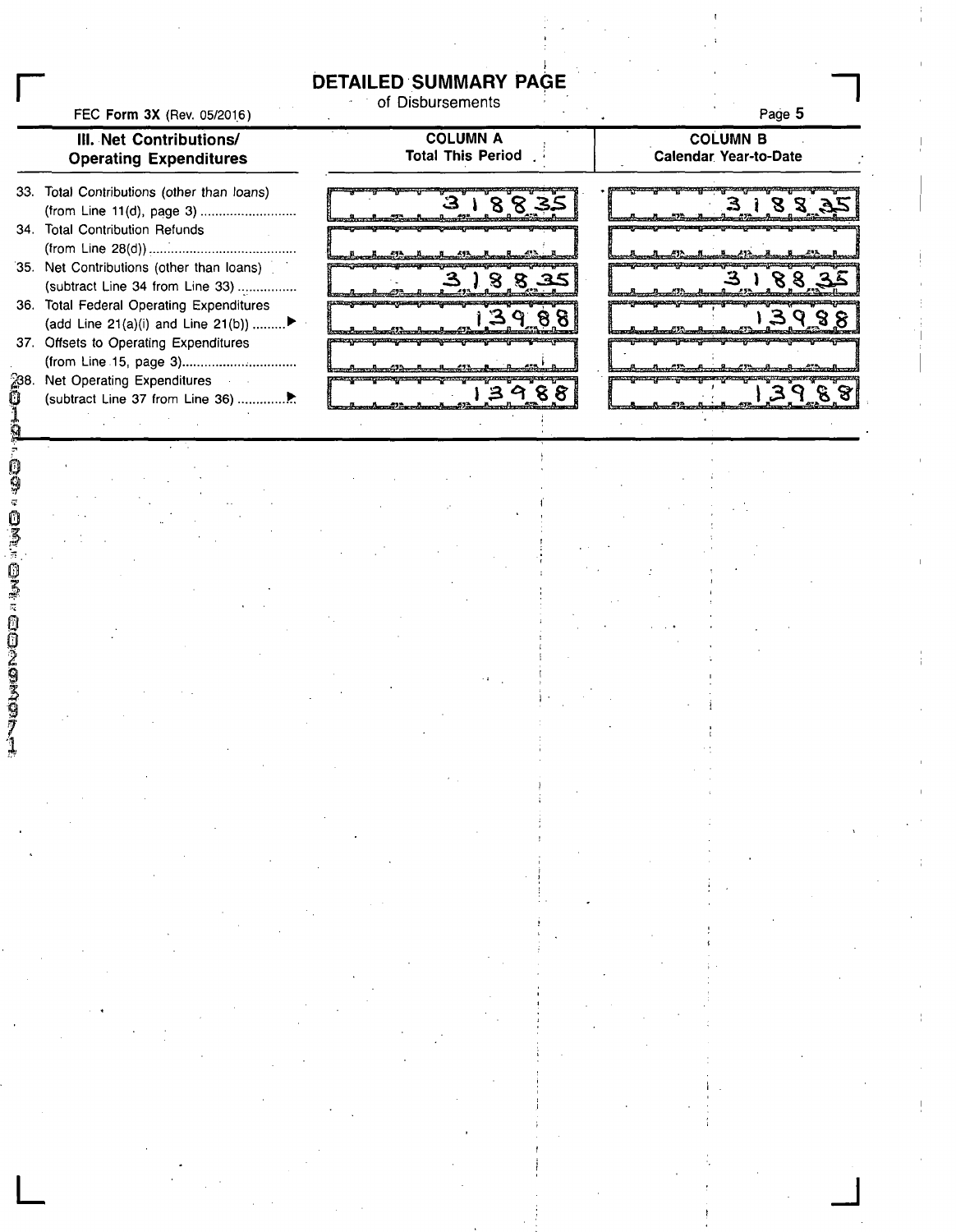| SCHEDULE A (FEC Form 3X)                                                                                                                                                                                                                                                                |                                                                               | PAGE<br>FOR LINE NUMBER:<br>OF                                                                       |
|-----------------------------------------------------------------------------------------------------------------------------------------------------------------------------------------------------------------------------------------------------------------------------------------|-------------------------------------------------------------------------------|------------------------------------------------------------------------------------------------------|
| <b>ITEMIZED RECEIPTS</b>                                                                                                                                                                                                                                                                | Use separate schedule(s)<br>for each category of the<br>Detailed Summary Page | (check only one)<br>$\mathsf{X}$ l 11a<br>12<br>11 <sub>b</sub><br>11c<br>17<br>13<br>15<br>16<br>14 |
| Any information copied from such Reports and Statements may not be sold or used by any person for the purpose of soliciting contributions<br>or for commercial purposes, other than using the name and address of any political committee to solicit contributions from such committee. |                                                                               |                                                                                                      |
| NAME OF COMMITTEE (In Full)                                                                                                                                                                                                                                                             | MISES PAC                                                                     |                                                                                                      |
| Full Name of Individual (Last, First, Middle Initial) or Full Organization Name<br>A. Hehley, Kichourd                                                                                                                                                                                  |                                                                               | Date of Receipt.                                                                                     |
| <b>Mailing Address</b><br>$157S,9$ th                                                                                                                                                                                                                                                   | VENUC                                                                         | ם ערם<br>$\infty$<br>عەت                                                                             |
| City<br><b>State</b><br>Magaville<br>N I                                                                                                                                                                                                                                                | Zip Code<br>08835                                                             | Amount of Each Receipt this Period                                                                   |
| FEC ID number of contributing<br>federal political committee.                                                                                                                                                                                                                           | 1920 TERMIN KELIYA PROVINSI KELIYA YANG MASA DI SERIKA DI TERMINA             | unggasang pawang maang pranang nawagaan ng maray na ng panawagaan n<br>25000                         |
| Name of Employer (for Individual)<br>County of Possage NJ                                                                                                                                                                                                                               | Occupation (for Individual)                                                   | Memo Item                                                                                            |
| Receipt For:<br>Primary<br>General<br>Other (specify) $\blacktriangledown$                                                                                                                                                                                                              | Aggregate Year-to-Date ▼<br>25000                                             |                                                                                                      |
| Full Name of Individual (Last, First, Middle Initial) or Full Organization Name                                                                                                                                                                                                         |                                                                               |                                                                                                      |
| В.<br>Omin<br>CQOLY<br>Mailing Address                                                                                                                                                                                                                                                  |                                                                               | Date of Receipt                                                                                      |
| 2100<br>Church<br>City<br>State<br>Bishop                                                                                                                                                                                                                                               | Kocod<br>Zip Code<br>30621<br>JA                                              | 2010<br>ပ                                                                                            |
| FEC ID number of contributing<br>federal political committee.                                                                                                                                                                                                                           | <u>ncongressing prosequ</u>                                                   | Amount of Each Receipt this Period                                                                   |
| Name of Employer (for Individual)<br>zochen 1<br><u>poratonics</u>                                                                                                                                                                                                                      | Occupation (for Individual)<br>C.EO                                           | Memo Item                                                                                            |
| Receipt For:<br>Primary<br>General<br>Other (specify) $\blacktriangledown$                                                                                                                                                                                                              | Aggregate Year-to-Date ▼<br>257 <sub>A</sub> 78                               |                                                                                                      |
| Full Name of Individual (Last, First, Middle Initial) or Full Organization Name<br>C. Wagvespa<br>†اک»<br>∫.                                                                                                                                                                            |                                                                               | Date of Receipt                                                                                      |
| Mailing Address<br>18<br>Del Doc                                                                                                                                                                                                                                                        | $C$ ovet                                                                      | 2019                                                                                                 |
| State<br>City                                                                                                                                                                                                                                                                           | Zip Code<br>7ඏඏ3                                                              | Amount of Each Receipt this Period                                                                   |
| FEC ID number of contributing<br>federal political committee.                                                                                                                                                                                                                           |                                                                               | <u> March an Scharnol (1999 chan d'arrest an Array) a confidencial ann an Co</u><br>2 ౦౦ ౦ ၁         |
| Name of Employer (for Individual)<br>LISTEray                                                                                                                                                                                                                                           | Occupation (for Individual)<br>Engincer                                       | Memo Item                                                                                            |
| Receipt For:<br>Primary<br>General<br>Other (specify)                                                                                                                                                                                                                                   | Aggregate Year-to-Date ▼<br><u>నంం ంం</u>                                     |                                                                                                      |
|                                                                                                                                                                                                                                                                                         |                                                                               | OS 778                                                                                               |
|                                                                                                                                                                                                                                                                                         |                                                                               |                                                                                                      |

 $\hat{\mathcal{A}}$ 

 $\mathcal{A}$ 

 $\bar{\beta}$ 

 $\sim$ 

 $\bar{\beta}$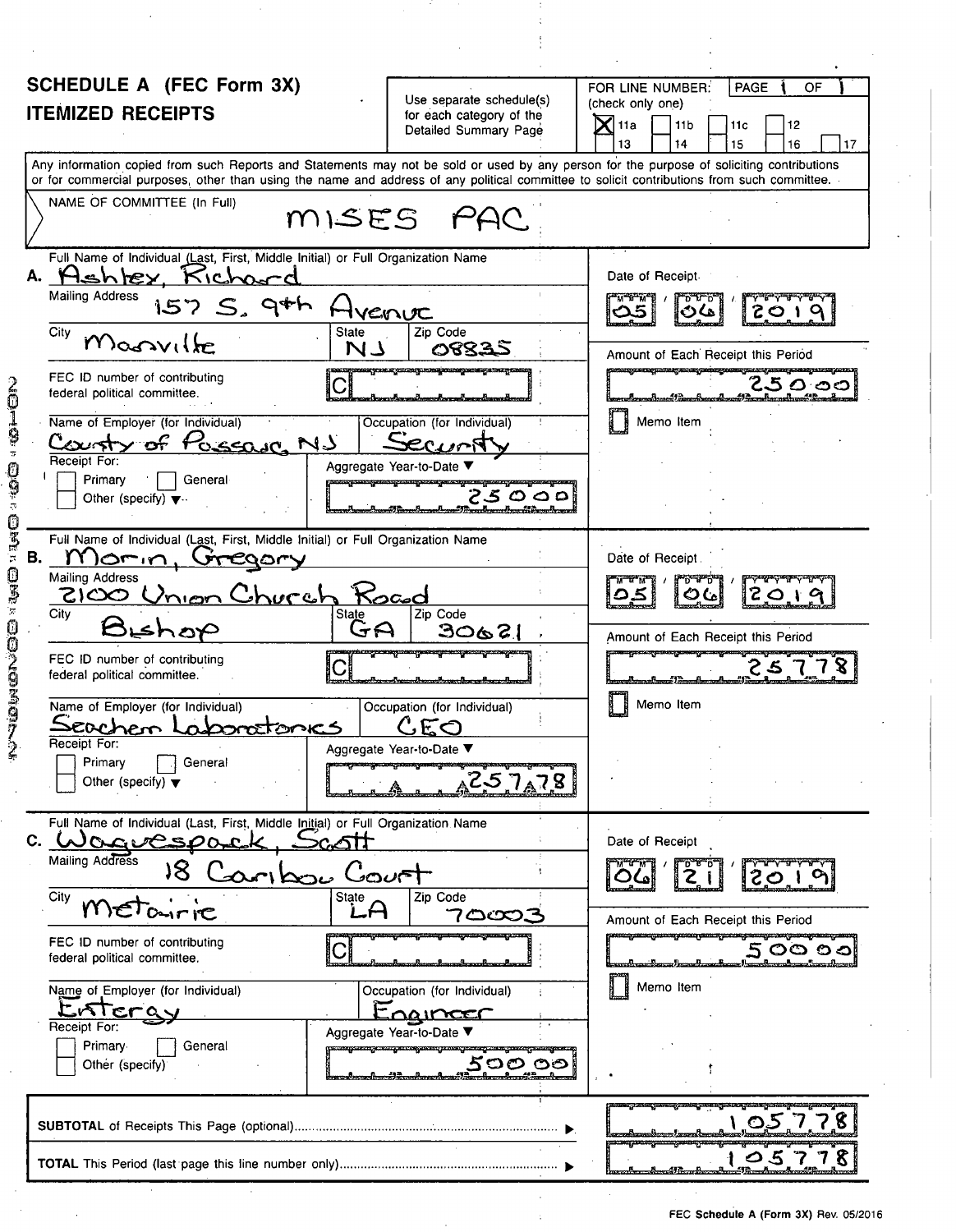| SCHEDULE B (FEC Form 3X)<br><b>ITEMIZED DISBURSEMENTS</b> | Use separate schedule(s)<br>for each category of the<br>Detailed Summary Page | PAGE<br>⊹ OF<br>FOR LINE NUMBER:<br>(check only one)<br>21b<br>22<br>26<br>27<br>23<br>28a<br>28 <sub>b</sub><br>28 <sub>c</sub><br>29<br>30b                                                                                                                                           |
|-----------------------------------------------------------|-------------------------------------------------------------------------------|-----------------------------------------------------------------------------------------------------------------------------------------------------------------------------------------------------------------------------------------------------------------------------------------|
|                                                           |                                                                               | Any information copied from such Reports and Statements may not be sold or used by any person for the purpose of soliciting contributions<br>or for commercial purposes, other than using the name and address of any political committee to solicit contributions from such committee. |
| NAME OF COMMITTEE (In Full)                               | MISES AAC                                                                     |                                                                                                                                                                                                                                                                                         |
| Full Name (Last, First, Middle Initial)<br>Α.             |                                                                               | Date of Disbursement                                                                                                                                                                                                                                                                    |
|                                                           |                                                                               |                                                                                                                                                                                                                                                                                         |
| Mailing Address 510 Townsend Str                          |                                                                               |                                                                                                                                                                                                                                                                                         |
| City $\epsilon$                                           | Zip Code<br><b>State</b>                                                      | <b>FEC Identification Number</b>                                                                                                                                                                                                                                                        |
| <b>Purpose of Disbursement</b>                            | GA<br>94103                                                                   | <u> Kapadong Serang Managkanagkanang Kabupaten Serangan </u><br>$\mathbf{C}$                                                                                                                                                                                                            |
|                                                           |                                                                               | ဝဝါ                                                                                                                                                                                                                                                                                     |
| Candidate Name<br>NA                                      |                                                                               | Amount of Each Disbursement this Period<br>Category/<br>Type<br><b><i><u> Abbyyrida – po wrzymianająca w przez</u></i></b>                                                                                                                                                              |
| Office Sought:<br><b>House</b><br>Senate                  | Disbursement For:<br>Primary<br>General                                       |                                                                                                                                                                                                                                                                                         |
| President                                                 | Other (specify) $\blacktriangledown$                                          | Memo Item                                                                                                                                                                                                                                                                               |
| State:<br>District:                                       |                                                                               |                                                                                                                                                                                                                                                                                         |
| Full Name (Last, First, Middle Initial)<br>В.             |                                                                               | Date of Disbursement                                                                                                                                                                                                                                                                    |
| <b>Mailing Address</b>                                    |                                                                               | 0 - 4                                                                                                                                                                                                                                                                                   |
|                                                           |                                                                               |                                                                                                                                                                                                                                                                                         |
| City                                                      | Zip Code<br><b>State</b>                                                      | FEC Identification Number                                                                                                                                                                                                                                                               |
| Purpose of Disbursement                                   |                                                                               | angsmoagen ny meny patity stangu<br>,,,,,,,,,,,,,,,,,,,,,,,<br><u> Anna Anna Argentina a Canadina</u>                                                                                                                                                                                   |
| Candidate Name                                            |                                                                               | Category/<br>Amount of Each Disbursement this Period                                                                                                                                                                                                                                    |
| Office Sought:<br>House                                   | Disbursement For:                                                             | Type<br><u> garang pang garang paragparang meregarang mengang pang</u>                                                                                                                                                                                                                  |
| Senate                                                    | Primary<br>General                                                            |                                                                                                                                                                                                                                                                                         |
| President<br>State:<br>District:                          | Other (specify)                                                               | Memo Item                                                                                                                                                                                                                                                                               |
| Full Name (Last, First, Middle Initial)                   |                                                                               |                                                                                                                                                                                                                                                                                         |
| C.                                                        |                                                                               | Date of Disbursement<br>$\overline{\mathbf{v}}$ , $\mathbf{v}$ , $\mathbf{v}$ , $\mathbf{v}$<br>᠊ᡉ᠊᠊ᠮ᠊ᡉ                                                                                                                                                                                 |
| <b>Mailing Address</b>                                    |                                                                               |                                                                                                                                                                                                                                                                                         |
| City                                                      | State<br>Zip Code                                                             | FEC Identification Number                                                                                                                                                                                                                                                               |
| Purpose of Disbursement<br>$\mathcal{L}^{\text{max}}$ and |                                                                               |                                                                                                                                                                                                                                                                                         |
| Candidate Name                                            |                                                                               | Amount of Each Disbursement this Period<br>Category/<br>Type<br><u>ang pangangang pang pang pang pang pang</u>                                                                                                                                                                          |
| Office Sought:<br>House                                   | Disbursement For:                                                             |                                                                                                                                                                                                                                                                                         |
| Senate<br>President                                       | Primary<br>General<br>Other (specify) $\blacktriangledown$                    | Memo Item                                                                                                                                                                                                                                                                               |
| State:<br>District:                                       |                                                                               |                                                                                                                                                                                                                                                                                         |
|                                                           |                                                                               |                                                                                                                                                                                                                                                                                         |
|                                                           |                                                                               | 13988                                                                                                                                                                                                                                                                                   |

 $\sim$ 

 $\bar{1}$  $\frac{1}{2}$ 

 $\ddot{\phantom{0}}$ 

 $\bar{\bar{z}}$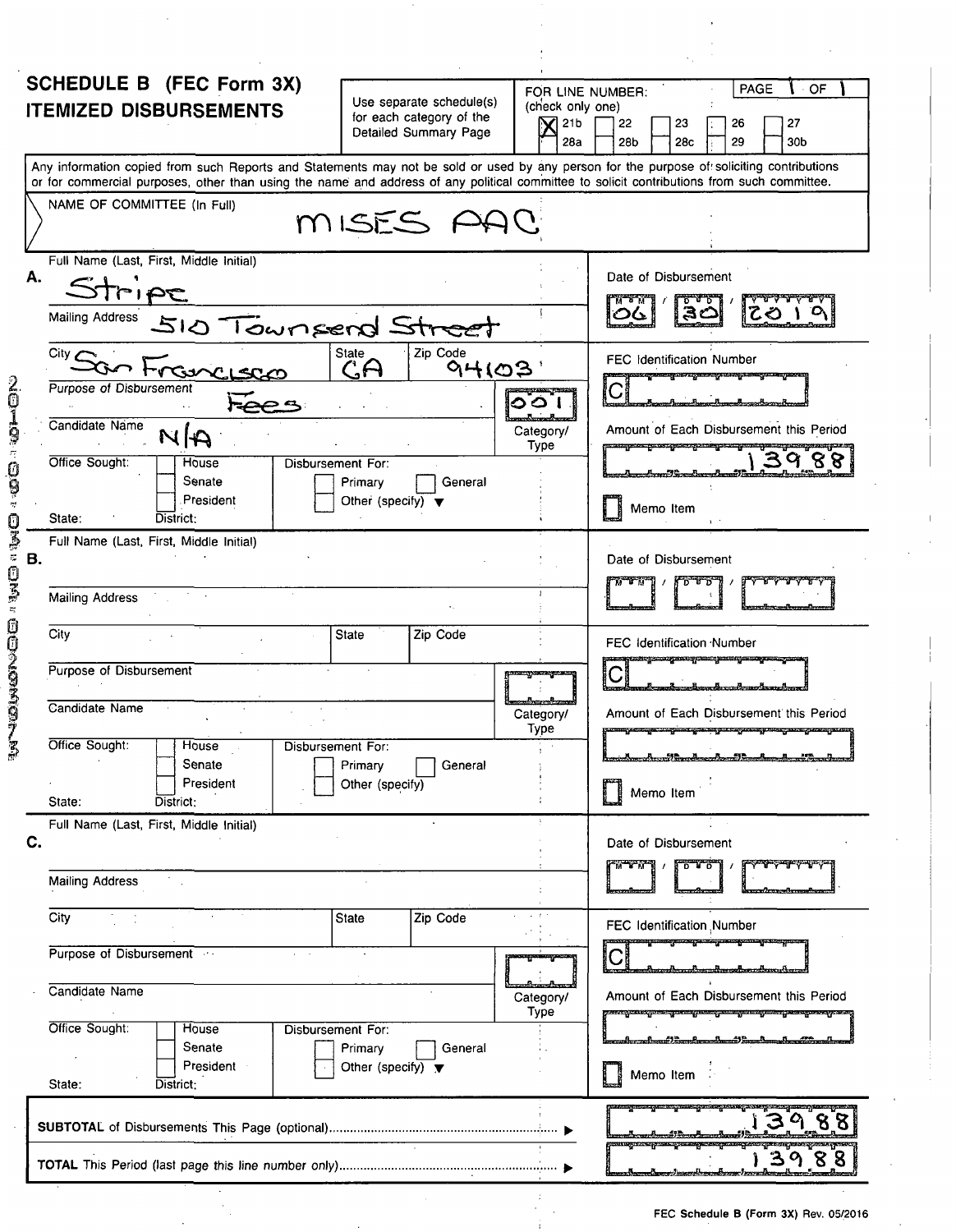